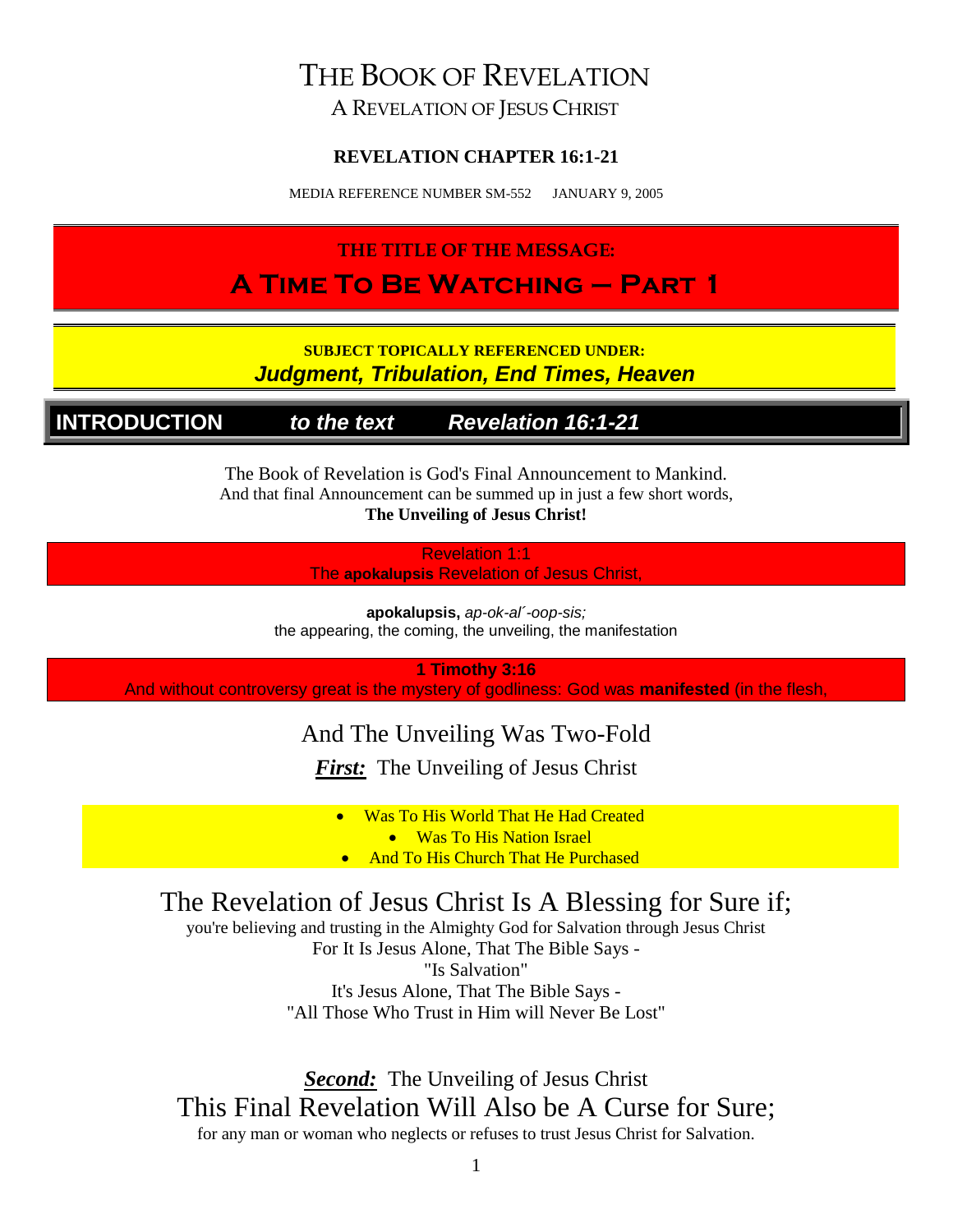- A Curse because Salvation is an Offer that is Time Dependant
- A Curse because there is no other Opportunity for Man to be Saved
- And A Curse because It's God and His Love That is Being Rejected

**Hebrews 2:3**

how shall we escape if we neglect so great a salvation,

*Because* by Nature, Mankind is in Need of Forgiveness **Because** by Our Own Conduct we can Agree with God we Need Help And *Because* by the Very Truth of the Bible, We Conclude That God is Real

Scholars Argue That It Is Chapter 16 That Reveals to Us The Voice of Almighty God That Is Heard Coming Out Of The Heavenly Temple

Only This Time -

His is a Voice of The Offended God

**Genesis 6:3** And the LORD said, "My Spirit shall not strive with man forever,

"Let Me Say This , On This Day, At This Time:

This Great Earthquake and Killer Tsunami That Has Taken the Lives of Tens of Thousands of People, was it an act of God's judgment? was this the work of God in judgment upon the earth? it is clear that that bible teaches no!

NO

#### **When God Judges He is Always Very Specific in His Revelation(s) whether they be blessings or judgments**

there were wonderful Christian missionaries and aid workers serving the people of Asia that were also swept out to sea, they were not judged by God...

#### **Matthew 5:45**

...He makes His sun rise on the evil and on the good, and sends rain on the just and on the unjust.

#### **Revelation 16:1-21**

Then I heard a loud voice from the temple saying to the seven angels, "Go and pour out the bowls of the wrath of God on the earth." **:2** *So the first* went and poured out his bowl upon the earth, and a foul and loathsome sore came upon the men who had the mark of the beast and those who worshiped his image. **:3** Then *the second angel* poured out his bowl on the sea, and it became blood as of a dead *man;* and every living creature in the sea died. **:4** Then *the third angel* poured out his bowl on the rivers and springs of water, and they became blood. **:5** And I heard the angel of the waters saying: "You are righteous, O Lord, The One who is and who was and who is to be, Because You have judged these things. **:6** For they have shed the blood of saints and prophets, And You have given them blood to drink. For it is their just due." **:7** And I heard another from the altar saying, "Even so, Lord God Almighty, true and righteous *are* Your judgments." **:8** Then *the fourth angel* poured out his bowl on the sun, and power was given to him to scorch men with fire. **:9** And men were scorched with great heat, and they blasphemed the name of God who has power over these plagues; and they did not repent and give Him glory. **:10** Then *the fifth angel* poured out his bowl on the throne of the beast, and his kingdom became full of darkness; and they gnawed their tongues because of the pain. **:11** They blasphemed the God of heaven because of their pains and their sores, and did not repent of their deeds.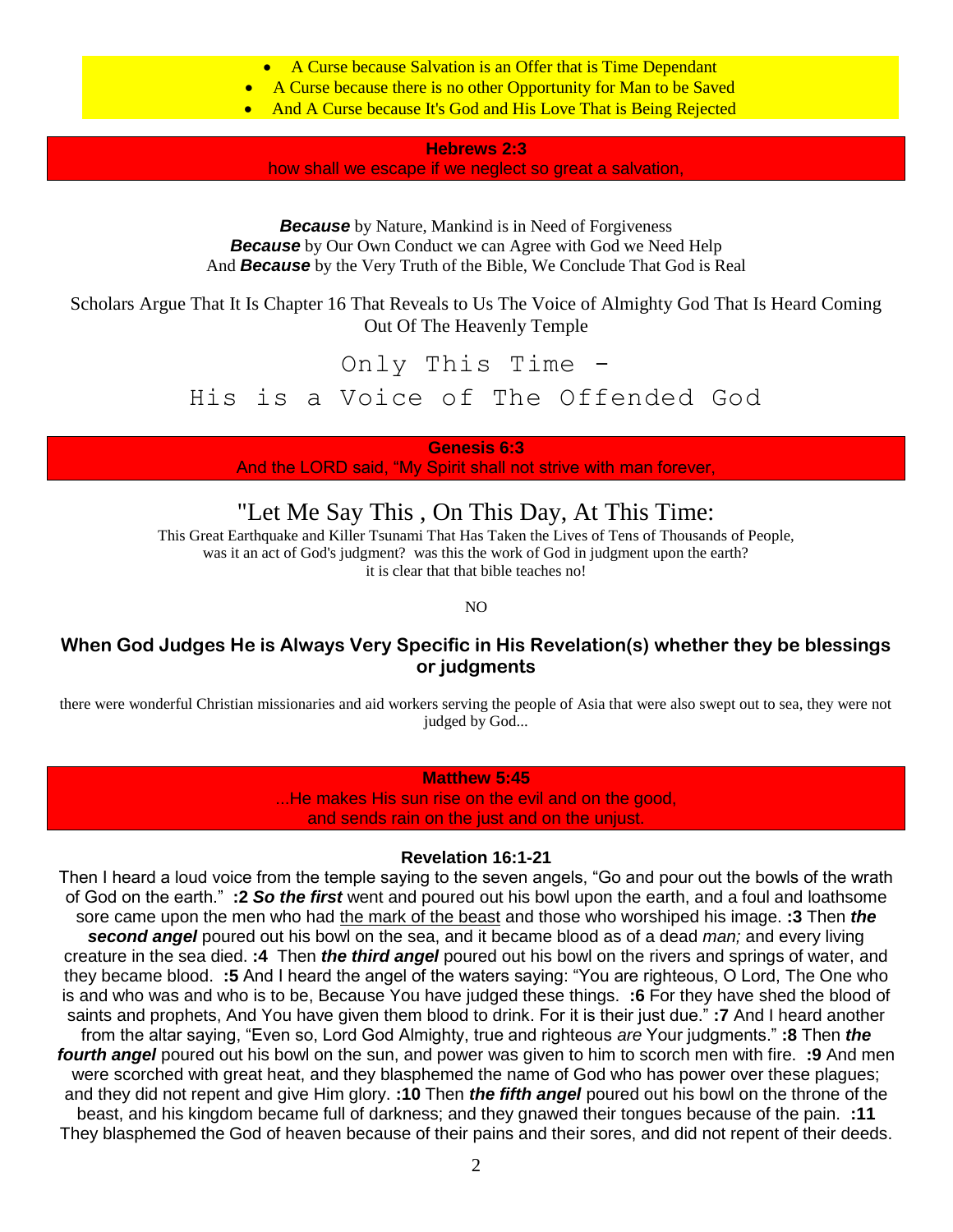# A TIME TO BE WATCHING

*I.) Because the world is being prepared vs.12-14*

#### *1 st The Rise of Asia and the Great River Euphrates v.12*

Then *the sixth angel* poured out his bowl on **the great river Euphrates**, and its water was dried up, so that the way of **the kings from the east** might be prepared.

#### **Back in Revelation 9:14**

Saying to the sixth angel which had the trumpet, Loose the four angels which are bound in the great river Euphrates.

> **Factually** These Places and This River are Both Biblical and Current for Today And Your Bible Said to be Watching Out for Such Developments

# A TIME TO BE WATCHING

#### *Because the world is being prepared*

*2* **The rise of satanic powers and demonic activity v.13-14** 

**:13** And I saw three unclean spirits *like* frogs *coming* out of the mouth of... the dragon, (satan) out of the mouth of the beast, (the antichrist) and out of the mouth of the false prophet (the global religious leader).

*Verse 14*

# **Is A Haunting Verse**

**"**For they are spirits of demons, performing signs (miracles), *which* go out to the kings of the earth and of the whole world, to gather them to the battle of that great day of God Almighty.

**Jesus Warned in His Day;**

**Matthew 16:12**

beware of the doctrine of the Pharisees and Sadducees.

#### **The Apostle Paul Warned in His Day;**

**1Timothy 4:1-2**

Now the Holy Spirit expressly says that in latter times some will depart from the faith, giving heed to *deceiving* spirits and doctrines of demons, **:2** speaking lies in hypocrisy,

#### **And The Bible Warns Us Today;**

**Matthew 7:15**

"Beware of false prophets,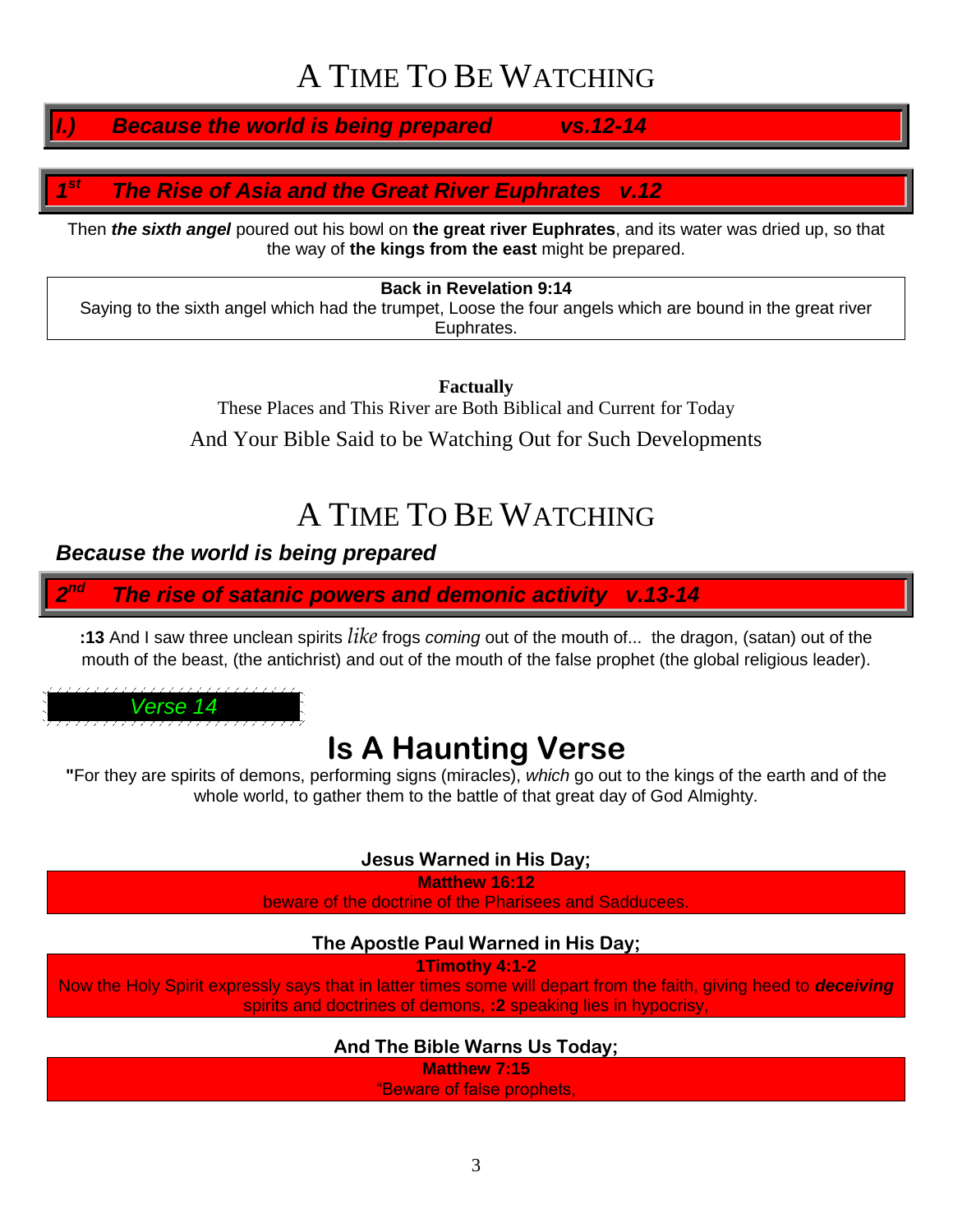

#### **Here Is Their Motive:**

"to gather them to the battle of that great day of God Almighty."

### But Look Closely They're Coming - - God is Waiting

**Isaiah 46:9-10**

Remember the former things of old, For I *am* God, and *there is* no other; *I am* God, and *there is* none like Me, **:10** Declaring the end from the beginning, And from ancient times *things* that are not *yet* done, Saying, "My counsel shall stand, And I will do all My pleasure,'

### But What About Me?

**Romans 8:28**

And we know that all things work together for good to those who love God, to those who are the called according to *His* purpose.

# A TIME TO BE WATCHING

*II.) Because It's what God's people do vs. 15*

**:15** "Behold, I am coming as a thief. Blessed *is* he who watches, and keeps his garments, lest he walk naked and they see his shame."

*Because It's what God's people do*

*1 We watch with joyful expectation* 

*Verse 15*

"Behold, I am coming as a thief. Blessed *is* he who watches,

### If Someone is Watching, A Thief Has no Chance

The World Out There; is Seen as Those Who are Not Urgent About Christ's Return they are pre-occupied, burdened, distracted, and self-righteous

# The Christian On the Other hand,

is Seen as One Who is Very Excited About Christs' Return and so by nature he is watching, waiting, and looking